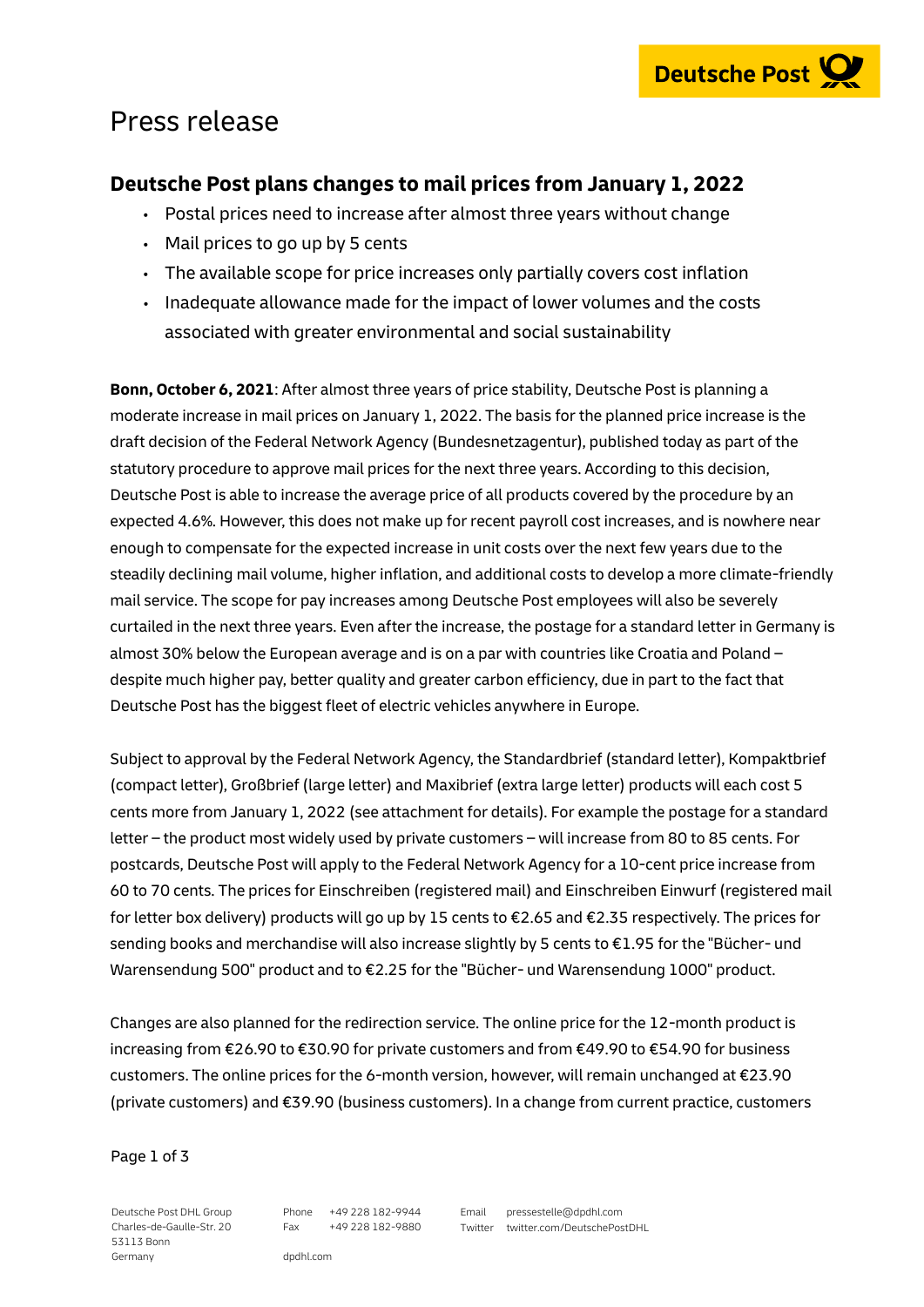# Press release

will in future also be able to order the 6-month service at a retail outlet, although the prices will be slightly higher than online.

The price changes are the result of cost increases from higher payroll and transport costs and the much higher rate of inflation in recent months. The pandemic necessitated extra spending in operations and delivery to safeguard mail service for all customers in Germany, placing a considerable cost burden on Deutsche Post.

Even after the price increase, German postage will remain among the lowest in Europe. Deutsche Post recently compared mail prices in the 27 EU Member States as well as Iceland, Norway, Switzerland and the UK, and found that the average price for a standard letter in Europe is €1.17. Costing just 85 cents, the standard letter in Germany is in the lower middle range of European prices. And according to the Federal Statistical Office of Germany, private households now spend a mere €2.09 per month on mail services. This trend is also confirmed by the change in item volumes in recent years: looking at the mail volumes of private customers in terms of the population of Germany, each citizen now only writes a statistical average of around 10 letters a year.

The Federal Network Agency is expected to finalize its price cap benchmark decision in November. At such time, Deutsche Post will immediately apply to the authorities for approval of the mail prices it wants to implement from January 1, 2022. These charges are expected to be approved at the start of December 2021.

Starting December 2, 2021, postage stamps with the new values and supplemental stamps will be available from the retail outlets or online at www.deutschepost.de. Customers will still easily be able to buy postage for their letters and postcards digitally in the Post & DHL app, or frank their items with the mobile stamp using the app. Existing stamps and supplemental stamps from previous years can still to be used to frank items sent with Deutsche Post. It is not necessary to return them for exchange.

### **– End –**

You can find the press release for download as well as further information on [dpdhl.com/pressreleases](https://www.dpdhl.com/pressreleases)

### **Media Contact:**

Deutsche Post DHL Group Media Relations Alexander Edenhofer Phone: +49 228 182-9944 E-mail: pressestelle@dpdhl.com